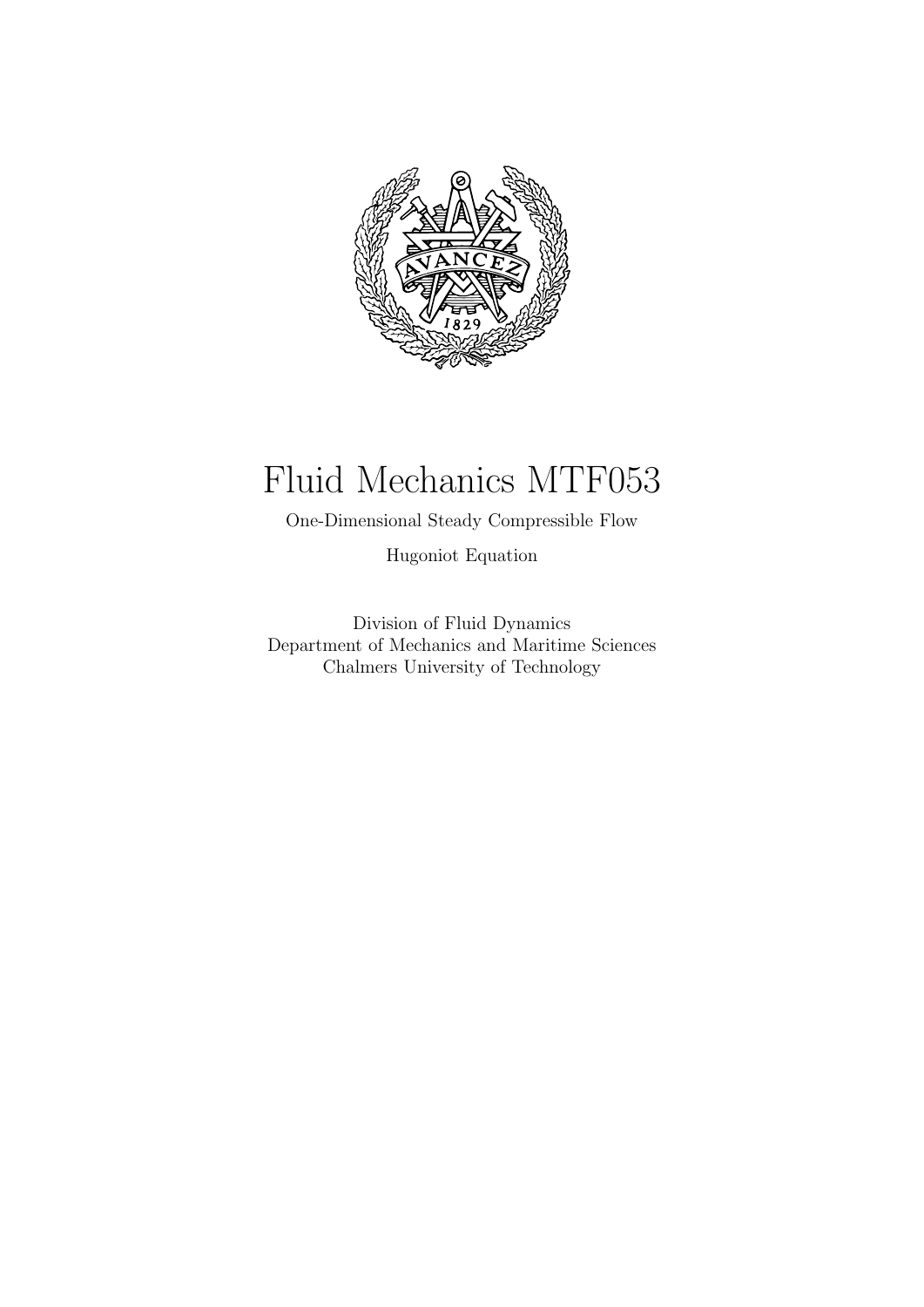<span id="page-1-0"></span>

Figure 1: Stationary normal shock

## Governing Equations

The starting point is to set up the governing equations for one-dimensional steady compressible flow over a control volume enclosing the normal shock (Fig. [1\)](#page-1-0).

continuity:

$$
\rho_1 u_1 = \rho_2 u_2 \tag{1}
$$

<span id="page-1-1"></span>momentum:

$$
\rho_1 u_1^2 + p_1 = \rho_2 u_2^2 + p_2 \tag{2}
$$

<span id="page-1-3"></span>energy:

$$
h_1 + \frac{1}{2}u_1^2 = h_2 + \frac{1}{2}u_2^2
$$
\n(3)

## Derivation of the Hugoniot Equation

<span id="page-1-2"></span>The continuity equation is rewritten and inserted into the momentum equation

$$
u_1 = \left(\frac{\rho_2}{\rho_1}\right) u_2 \tag{4}
$$

Replace  $u_1$  in Eqn. [2](#page-1-1) using Eqn. [4](#page-1-2)

$$
\rho_1 \left(\frac{\rho_2}{\rho_1}\right)^2 u_2^2 + p_1 = \rho_2 u_2^2 + p_2
$$

$$
u_2^2 \left( \rho_1 \left( \frac{\rho_2}{\rho_1} \right)^2 - \rho_2 \right) = (p_2 - p_1)
$$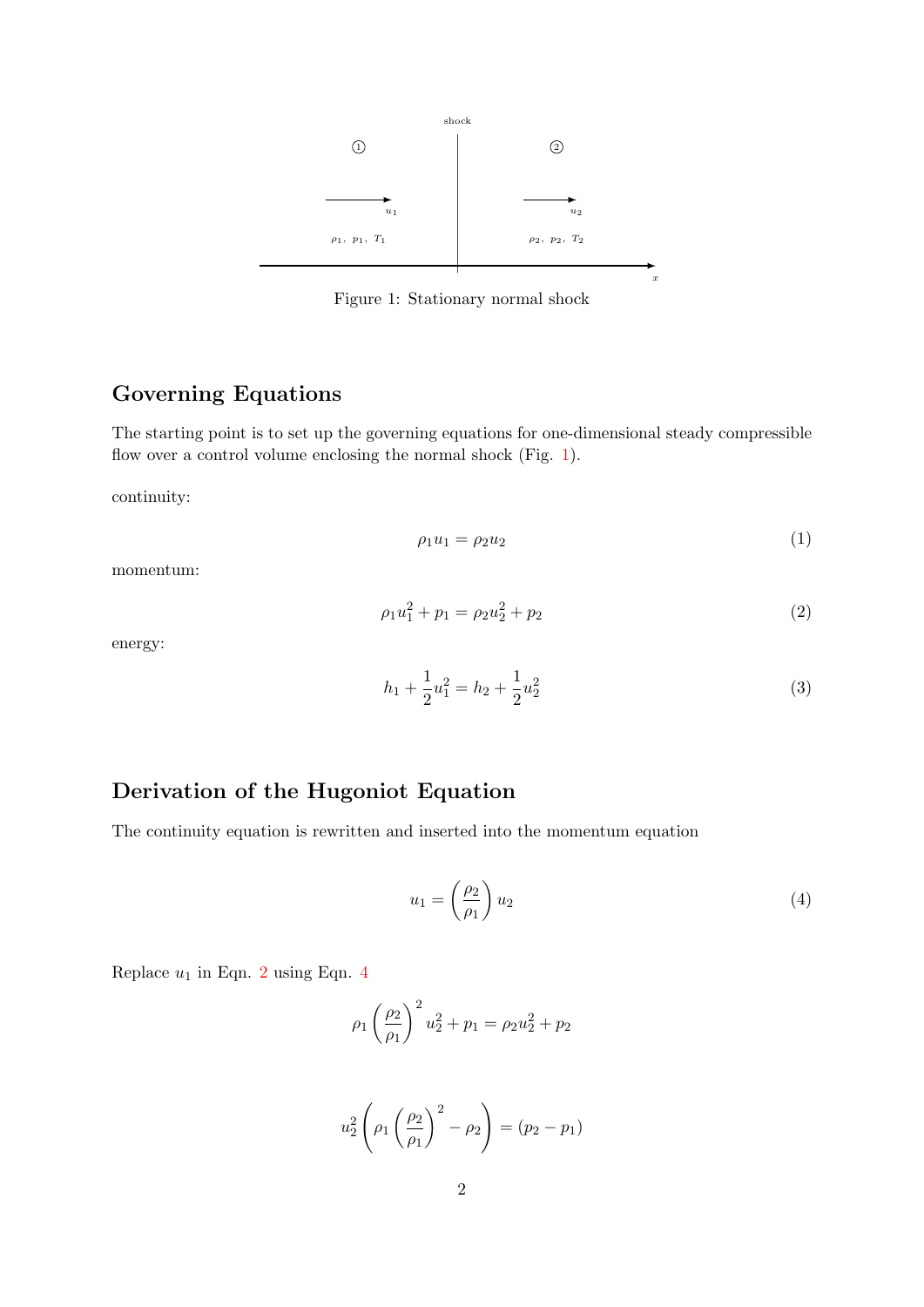$$
u_2^2 \left( \left( \frac{\rho_2}{\rho_1} \right) (\rho_2 - \rho_1) \right) = (p_2 - p_1)
$$
  

$$
u_2^2 = \left( \frac{\rho_1}{\rho_2} \right) \frac{p_2 - p_1}{\rho_2 - \rho_1}
$$
 (5)

<span id="page-2-1"></span><span id="page-2-0"></span>Eqn. [4](#page-1-2) and [5](#page-2-0) gives

$$
u_1^2 = \left(\frac{\rho_2}{\rho_1}\right) \frac{p_2 - p_1}{\rho_2 - \rho_1} \tag{6}
$$

Eqn. [5](#page-2-0) and Eqn. [6](#page-2-1) inserted in the energy equation (Eqn. [3\)](#page-1-3) gives

$$
h_1 + \frac{1}{2} \left(\frac{\rho_2}{\rho_1}\right) \left(\frac{p_2 - p_1}{\rho_2 - \rho_1}\right) = h_2 + \frac{1}{2} \left(\frac{\rho_1}{\rho_2}\right) \left(\frac{p_2 - p_1}{\rho_2 - \rho_1}\right)
$$
(7)  

$$
h_2 - h_1 = \frac{p_2 - p_1}{2} \left[ \left(\frac{\rho_2}{\rho_1}\right) \left(\frac{1}{\rho_2 - \rho_1}\right) - \left(\frac{\rho_1}{\rho_2}\right) \left(\frac{1}{\rho_2 - \rho_1}\right) \right]
$$

$$
h_2 - h_1 = \frac{p_2 - p_1}{2} \left[ \frac{\rho_2^2 - \rho_1^2}{\rho_1 \rho_2 (\rho_2 - \rho_1)} \right] = \frac{p_2 - p_1}{2} \left[ \frac{\rho_2 + \rho_1}{\rho_1 \rho_2} \right]
$$

$$
h_2 - h_1 = \frac{p_2 - p_1}{2} \left(\frac{1}{\rho_1} + \frac{1}{\rho_2}\right)
$$
(8)

Now, replacing the enthalpies with internal energies using  $h = e + p/\rho$  gives

$$
e_2 - e_1 = \frac{p_1}{\rho_1} - \frac{p_2}{\rho_2} + \frac{p_2 - p_1}{2} \left( \frac{1}{\rho_1} + \frac{1}{\rho_2} \right)
$$

which after some rewriting becomes the Hugoniot equation

$$
e_2 - e_1 = \frac{p_2 + p_1}{2} \left( \frac{1}{\rho_1} - \frac{1}{\rho_2} \right) \tag{9}
$$